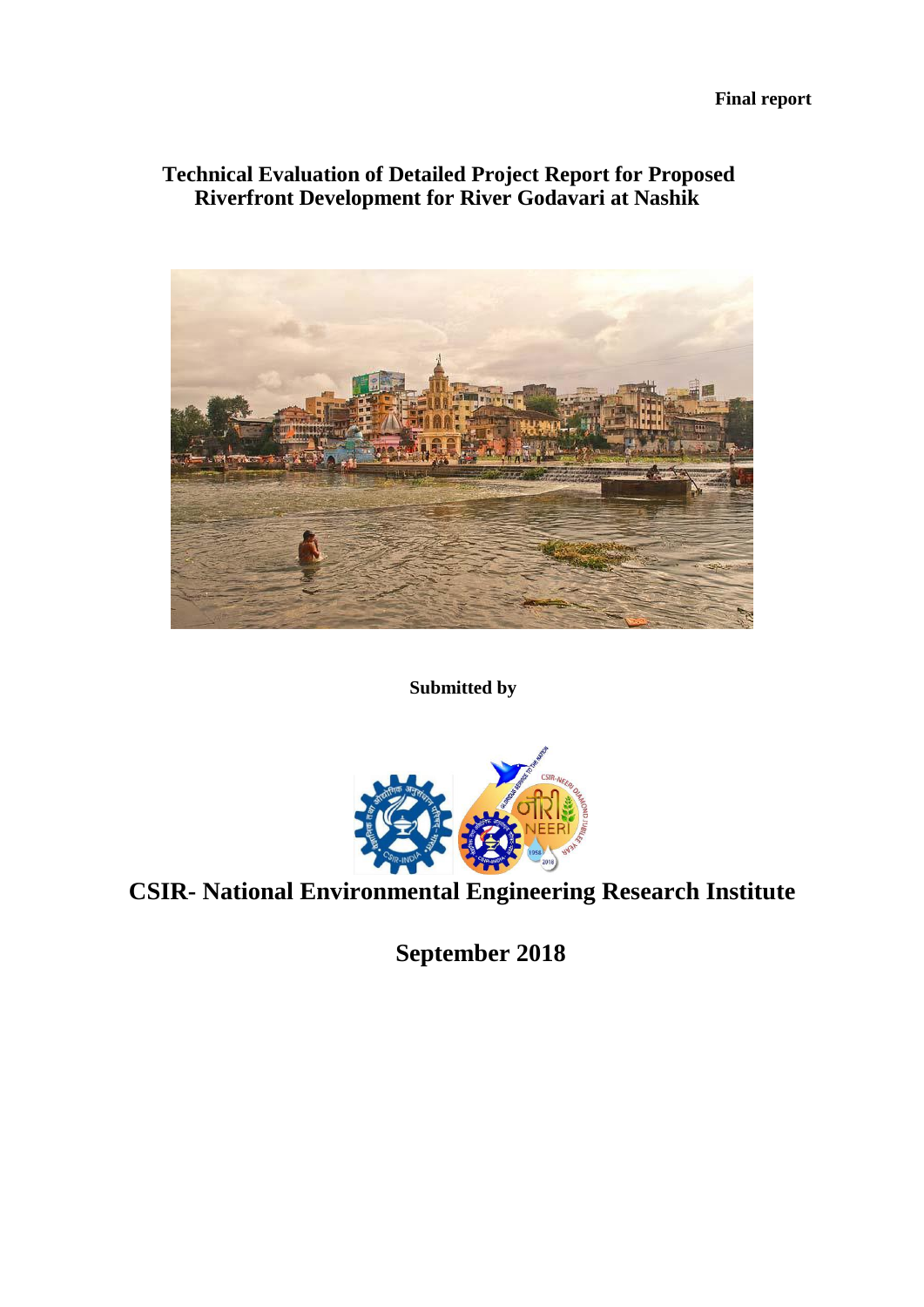# **Technical Evaluation of Detailed Project Report for Proposed Riverfront Development for River Godavari at Nashik**

Floodplain management is a process that aims to achieve the sustainable use of floodplains without impacting the river course. In regards to this, floodplain management guidelines were prepared and submitted in Hon'ble High Court Bombay, by a subcommittee under the chairmanship of Hon'ble Divisional Commissioner (DC) Nashik. The said document was prepared to define the activities that can be undertaken within Red and blue flood line demarcated by irrigation department to avoid further degradation of river ecosystem. Major activities prohibited in the floodplain region are:

- Extensive vegetation clearing
- Backfilling in the floodplain region
- Concretization of river beds

On the basis of above-mentioned guidelines, following documents submitted by KPMG were assessed

- Detailed Project Report for River cleaning by Nashik Municipal Smart City Development Corporation Limited, Nashik dated July 2018
- Draft Detailed Project Report for Godavari Riverfront Development by Nashik Municipal Smart City Development Corporation Limited, Nashik dated July 2018
- Detailed project report for water control gate at Ahilyabai Holkar bridge (Victoria Bridge) across Godavari river at Nashik by Nashik Municipal Smart City Development Corporation Limited, Nashik dated July 2018
- Detailed Project Report for Underground Drainage System in ABD Area Under Smart City by Nashik Municipal Smart City Development Corporation Limited, Nashik dated July 2018

The present document summarizes the comments/suggestions of NEERI after assessment of the documents submitted by KPMG. Moreover, in the joint meeting held at NEERI, Mumbai on 6<sup>th</sup> September 2018, it was conveyed by KPMG official that the desilting would result in shifting of blue line towards the river side. However, the shifting of blue line would not be permanent.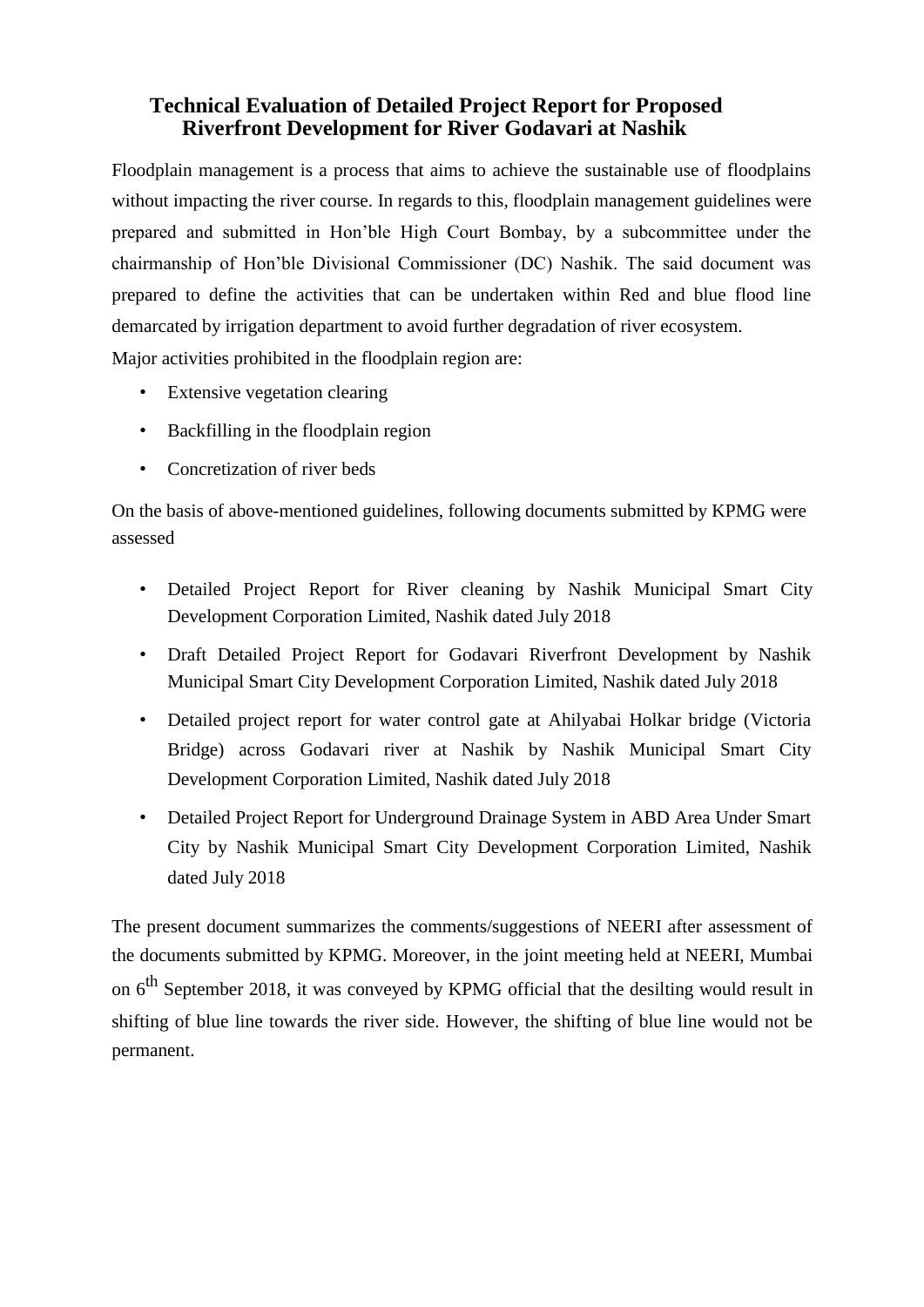

Fig1. Source: Project Goda Beautification DPR

#### **A) Stretch I: Ramwadi bridge to Holkar bridge**

### **a) Proposed activity: River cleaning**

The proposed river cleaning activities include desilting and use of trash skimmer for removal of weeds and water hyacinth. However, desilting is not a permanent solution for lowering the water surface level. This is also due to the fact that siltation has not been studied with respect to its extent and problems associated with it.

**Siltation**: Erosion, movement and deposition of sediment and silt are natural and continuous processes regulating functions of river. Thus, long term solutions need to be adopted to reduce extent of siltation in addition to proposed desilting. Riverbank protection measures/anti erosion works help in reducing erosion and reduce silt load from the river banks. Ways to permanently reduce the silt loading in the incoming flow:

- Contour bunding
- Massive plantation in the upstream river side

**Interception of nallahs:** Trash skimmer would help in removing weeds and water hyacinth in the river. However, measures need to be taken to prevent their growth by restricting the sewage inflow in the river. "Detailed Project Report for Underground Drainage System in ABD Area Under Smart City" summarizes the proposed nallah diversion activities. The two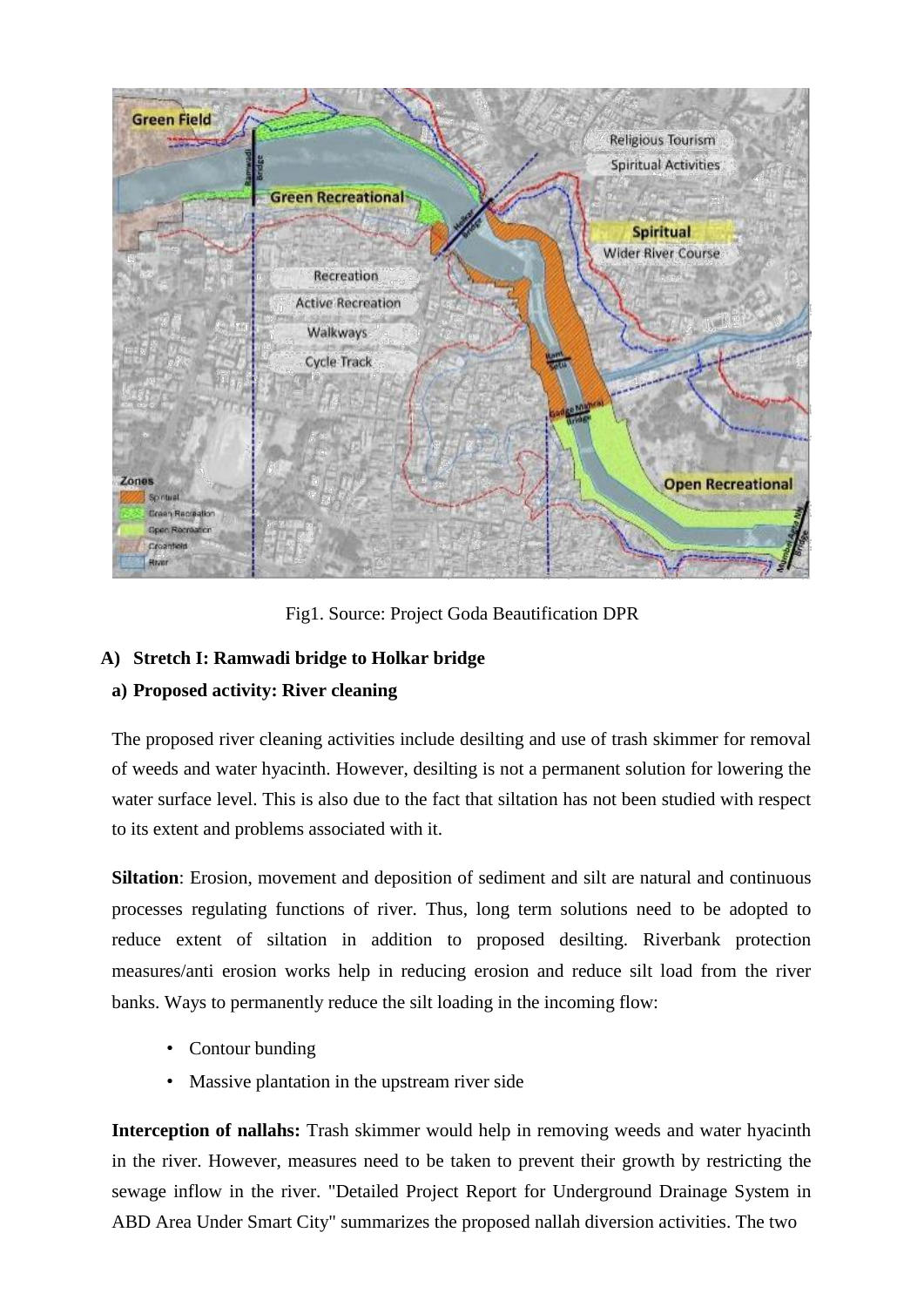nallahs that are flowing in this stretch i.e. Malharkhan nallah and Ramwadi nallahs will be diverted to nearby STPs through existing sewer lines

To assess the current condition of nallahs, NEERI officials on 19<sup>th</sup> September 2018, visited few nallahs from Asaram Bapu bridge to Ramkund. It was observed that during rainy season, storm water along with sewage, flows through sewer line due to diversion of some of the nallahs to nearby STPs. This excess flow of storm water exceeds the sewage carrying capacity of the sewer line resulting in overflowing manholes. Thus, eventually storm water along with sewage enters the river Godavari. Thus, separate flow lines for carrying storm water and sewage needs to be proposed instead of Combined Sewer System. Thus, proposed diversion activities of Malharkhan nallah and Ramwadi nallah may also lead to similar issues. Hence diversion of Nallah flows in current form is not advisable.



Fig 2. Overflowing of the manhole during rainfall.



Fig 3 Mallhar Khan Nallah Fig 4 Ramwadi nallah



Fig 5. Ramwadi Nallah Outfall into river Godavari.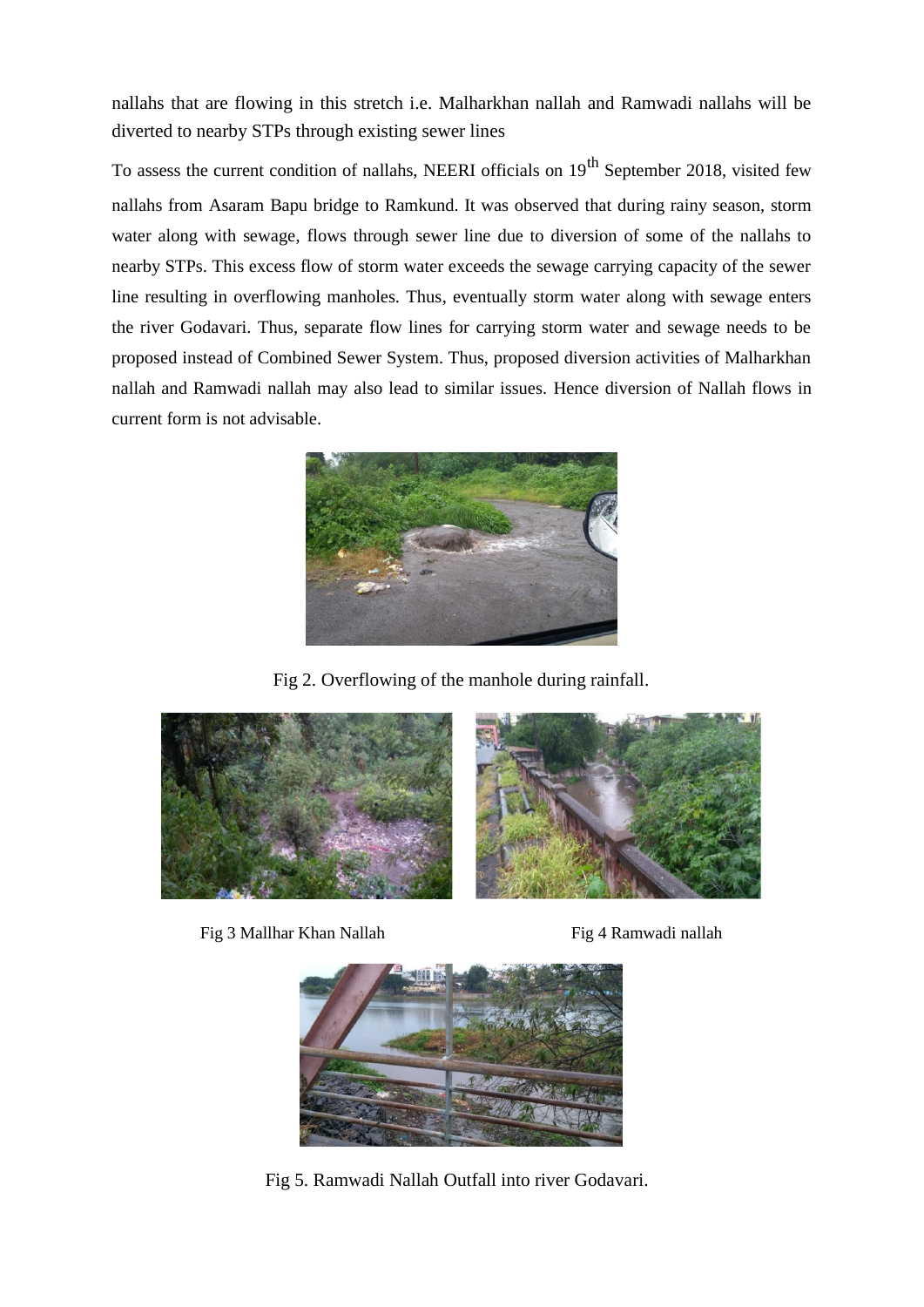Currently, to avoid inflow of sewage from open drains/nallahs it is recommended that, an Insitu system needs to be installed for removal of debris/floating matter.

- a) Repair and maintenance of manholes: There are several manholes near the existing Goda park and will also be a part of proposed Goda Park and Goda walk. The Repair and maintenance of manholes should be included as the incidences of breakage of manholes have been observed earlier.
- b) Hardscaping: As per the report submitted by Subcommittee headed by Hon'ble Divisional Commissioner, Nashik, activities like extensive vegetation clearing and backfilling should be strictly prohibited even if required for jogging tracks, public toilets and other activities permitted in Development Control and Promotional Regulations. In most cases cutting and filling within the same area can be permitted while taking precautions towards erosion control. Hardscaping upto15% shall be allowed. DPR should clearly mention about the activities of backfilling that would be carried out for construction of proposed structures. It should also clearly mention the extent of hardscaping.
- c) Construction of Sundar Narayan temple ghat: As per the report submitted by Subcommittee headed by Hon'ble Divisional Commissioner, Nashik, activities like extensive vegetation clearing are prohibited in 100year floodway. However, the scope of work of construction of Sundar Narayan temple ghat includes removal/ replanting of trees. The area with bushes/shrubs can be cleared for the proposed activities. However, Riparian trees should not be cut. Species identification and feasibility of transplantation need to be carried out prior to planning such activities.
- d) Provision for disposal of construction and demolition wastes as well as silt removed from the river with proper measures has not been provided in DPR. Care should be taken that these cleaning activities should not generate additional waste/debris. These activities need to be carried out as per the Construction and Demolition Waste Management rule 2016, by Ministry of Environment, Forest and Climate Change.
- e) Longitudinal as well as cross sections of the river stretch under study need to be included in the DPR. In addition to this, detailed designs of concrete retaining wall should be included in the DPR.

#### **B) Stretch II: Holkar bridge to Gadge Maharaj Bridge**

One of the significant proposed activities in this stretch is removal of concrete structures from riverbed in Gandhi Talao and Kunds. This activity would increase the possibility of filling of kunds with natural inflow of water from river bed.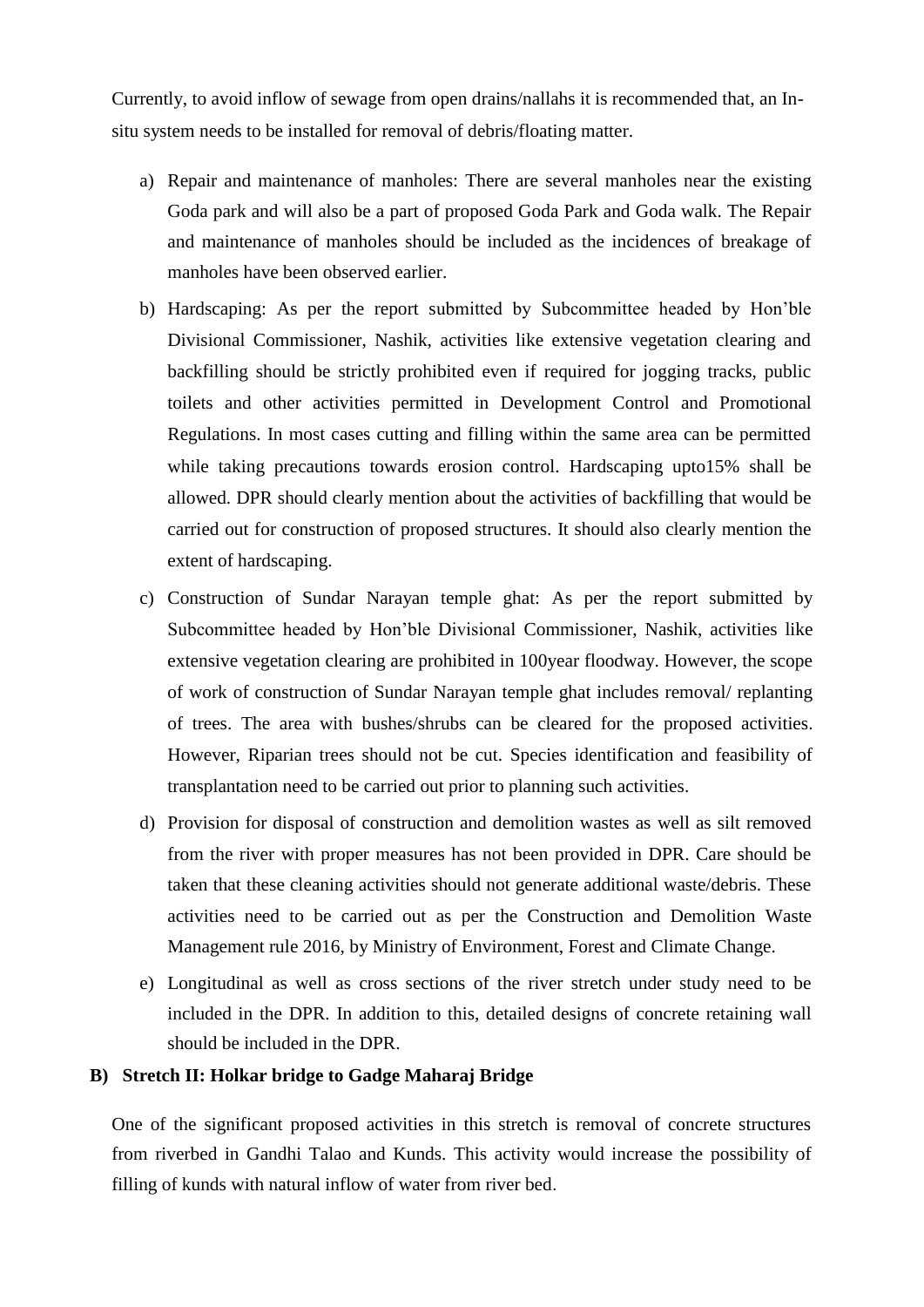

Fig 6. Area from where concrete structures are proposed to be removed

Moreover, this proposed activity is also in lines with guidelines submitted by Subcommittee headed by Hon'ble Divisional commissioner.

- a) Solid waste and Nirmalya collection at Kunds: It has been observed that, solid waste including carry bags and other material are dumped in existing Nirmalya kunds resulting in dumping of Nirmalya in the river. Current proposed design for Nirmalya kunds would help in efficient collection of Nirmalya and thus would restrict disposal of Nirmalya in the river. In addition to proposed Nirmalya kunds, dustbins should also be installed near kunds to avoid dumping of solid waste in Nirmalya Kunds. There should be also provision of transfer stations where collected solid waste can be temporarily unloaded from collection vehicles and will be carried further to solid waste processing and disposal site.
- b) Detailed design of proposed Nirmlaya kunds at Ramkund must be included in DPR.
- c) Displays or messages indicating the significance of river needs to be installed in this stretch encouraging people to keep the river clean.
- d) Proposed ozonation plant at Kund:

As mentioned in Draft Detailed Project Report for Godavari Riverfront Development, the proposed ozonation system is similar to that provided at Kushawart. However, as per the report prepared by NEERI in the month of August 2018 regarding water quality at Kushawart, the water at Kushawart does not meet the of water quality standards for bathing. The detailed analysis of failure of meeting the required water quality standards needs to be done prior to installation of similar system at Ramkund. Moreover, ozonation is an energy intensive and more expensive that other than disinfection processes. More sustainable options such as solar powered ozone generators can be used to reduce the cost of O&M.